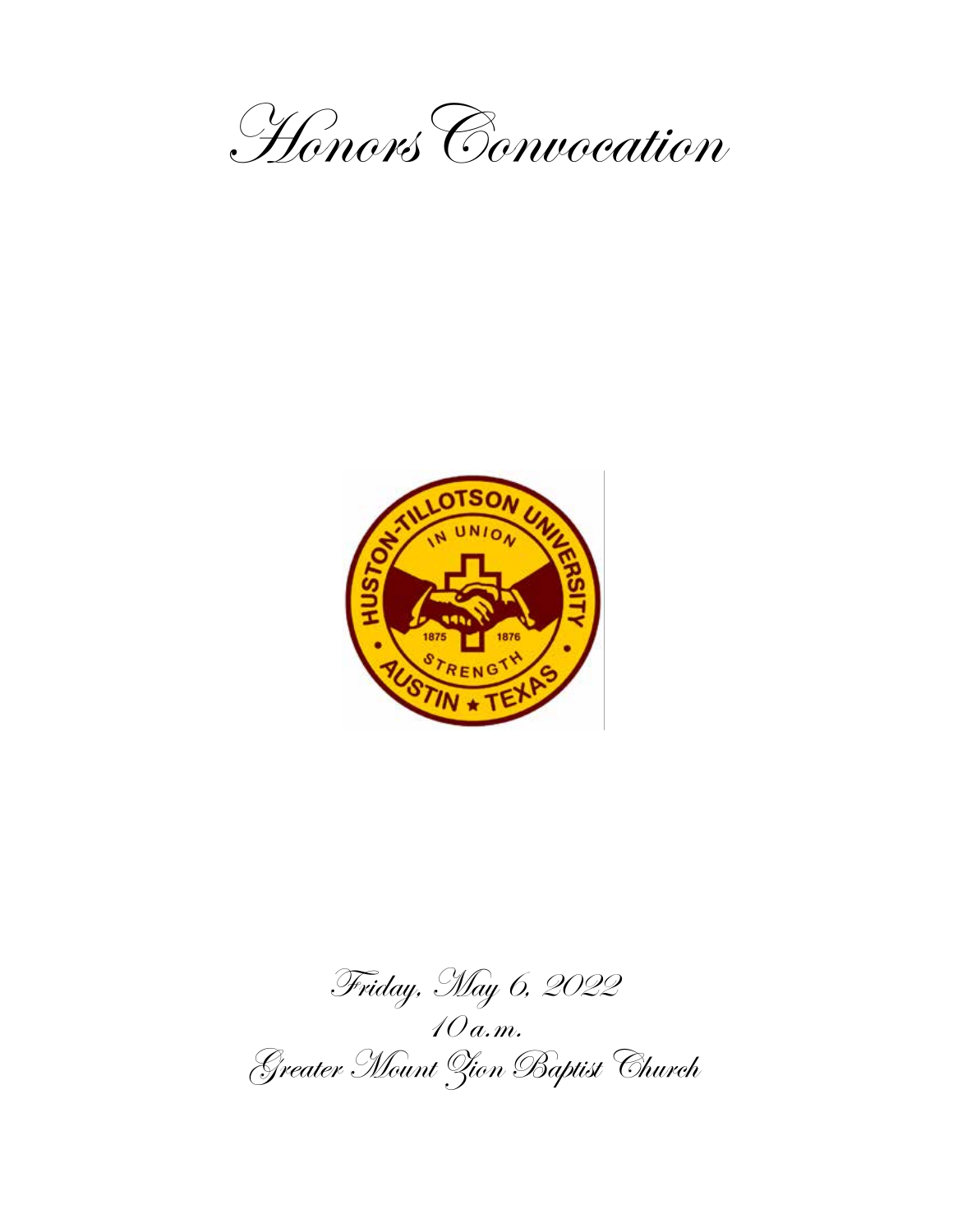## **UNIVERSITY MISSION AND VISION**

#### **MISSION**

HT nurtures a legacy of leadership and excellence in education, connecting knowledge, power, passion, and values.

#### **VISION**

A connected world where diversity of thought matters.



#Iamthepipeline #Geniusgeneration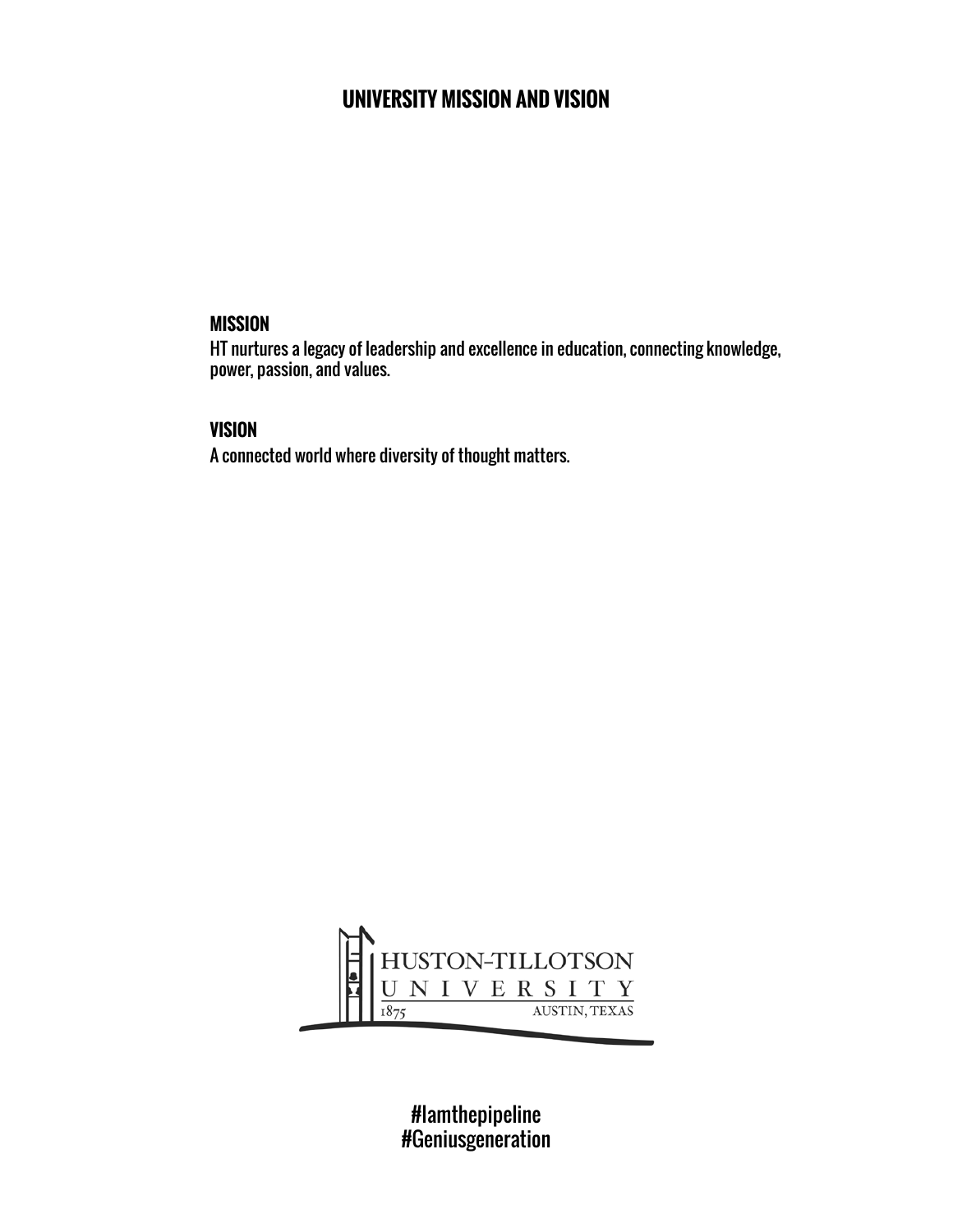## **HONORS DAY CONVOCATION**

2021-2022 Academic Year

Friday, May 6, 2022 10 a.m. Greater Mount Zion Baptist Church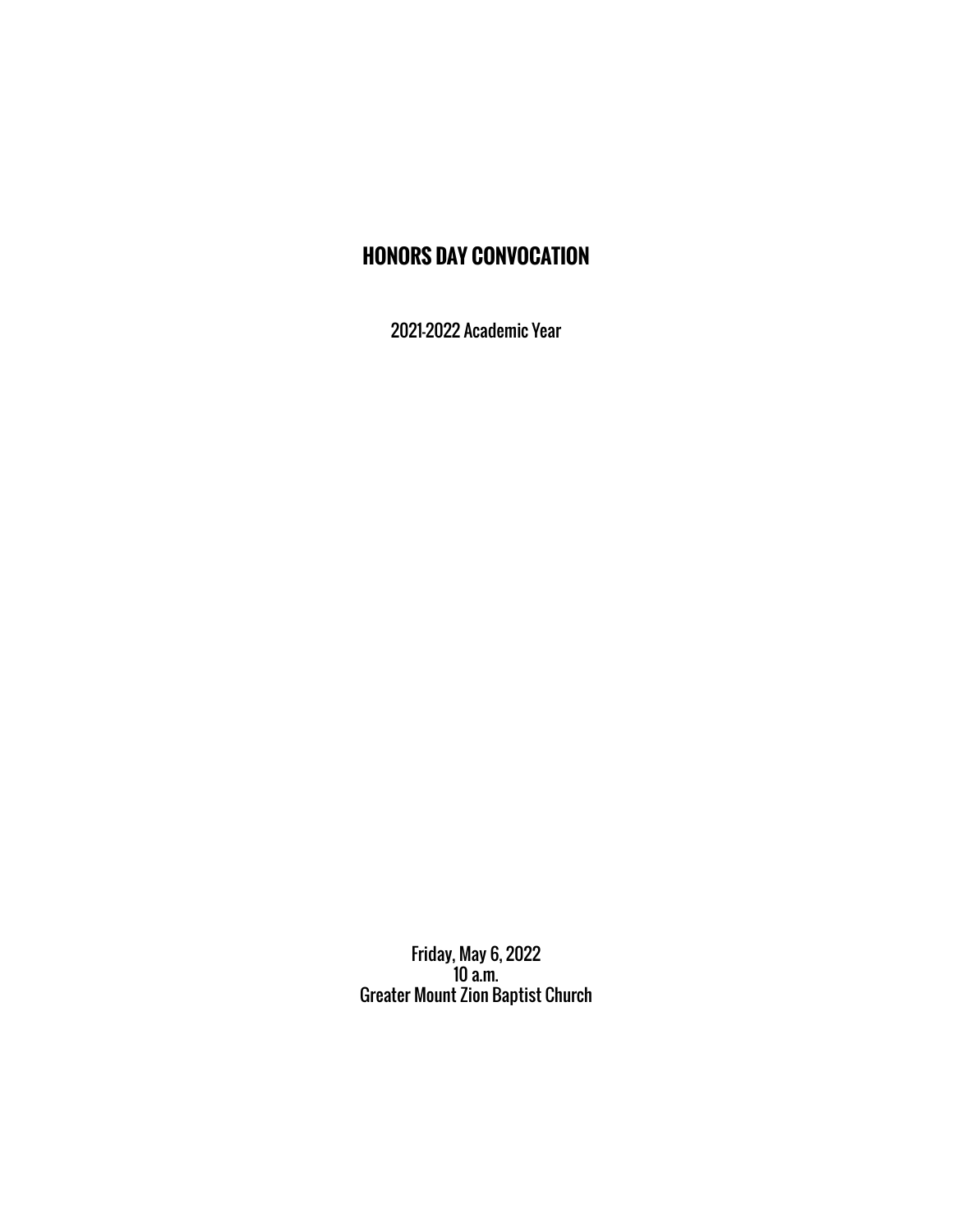## **2022 TOP RANKING GRADUATES BY MAJOR**

#### **Master of Business Administration**

Jessica Pelache With Distinction Delfino Sanchez Darryl Wayne Williams  $\checkmark$  With Distinction

> **Bachelor's Degrees Biology** Aleaya N. Albrow Talitha Marie Brant

**Business Administration** Amelia S. Abel $\sim$ Tamara Deshay Hill $\backsim$ Venessa Zapata Peters

**Chemistry** Timothy Taylor Bishop Elvira Wendy Ilboudo Makayla Shay Martin

**Communication** Johnniece Anaysha Walker

**Computer Science** Olalekan Abdulrazaq Adisa Joshua Gage Lipham<sub>v</sub>

**Criminal Justice** Christian Morris Broussard Kaia Rose De'Zhanae Williams

#### **Education**

Iman Josev Tebaliah Delarosa Martinez Claudia A. Rodriguez $\overline{\phantom{a}}$ 

> **English** Dymon Engle Moore Amesha Onya Phifer

**Environmental Studies** Nakyshia Lanae Fralin

**Kinesiology** Savannah Cristina Garza Tony Martinez Lamikia Renee Turner

> **Mathematics** Waseem Jamil Ali Clay Clayton

**Music** Seth Wesley Achatz-Cowan Samuel Aaron Peters

**Political Science** Jeffery Lamar Clemmons Kailee N. Norman

#### **Psychology**

Tieranni A. Brim $\sim$ Destiny Angel Eberle Ciara Elaine-Denise Franklin  $\overline{\phantom{a}}$ Britttanie Jamequa Haungelika Gill $\checkmark$ Haley Elizabeth Masters. Danni Amara Payne

> **Sociology** Arianna Nyomi Gaines Ebonee Hunt

**Associate Degrees Liberal Arts** Tamekia L. Cummings  $\overline{\phantom{a}}$ Jasmina Henry $\overline{\phantom{a}}$ Sheena K. Luna $\overline{ }$ and Grade Point Average Mary Lou Ponce  $\sim$  4.0 Grade Point Average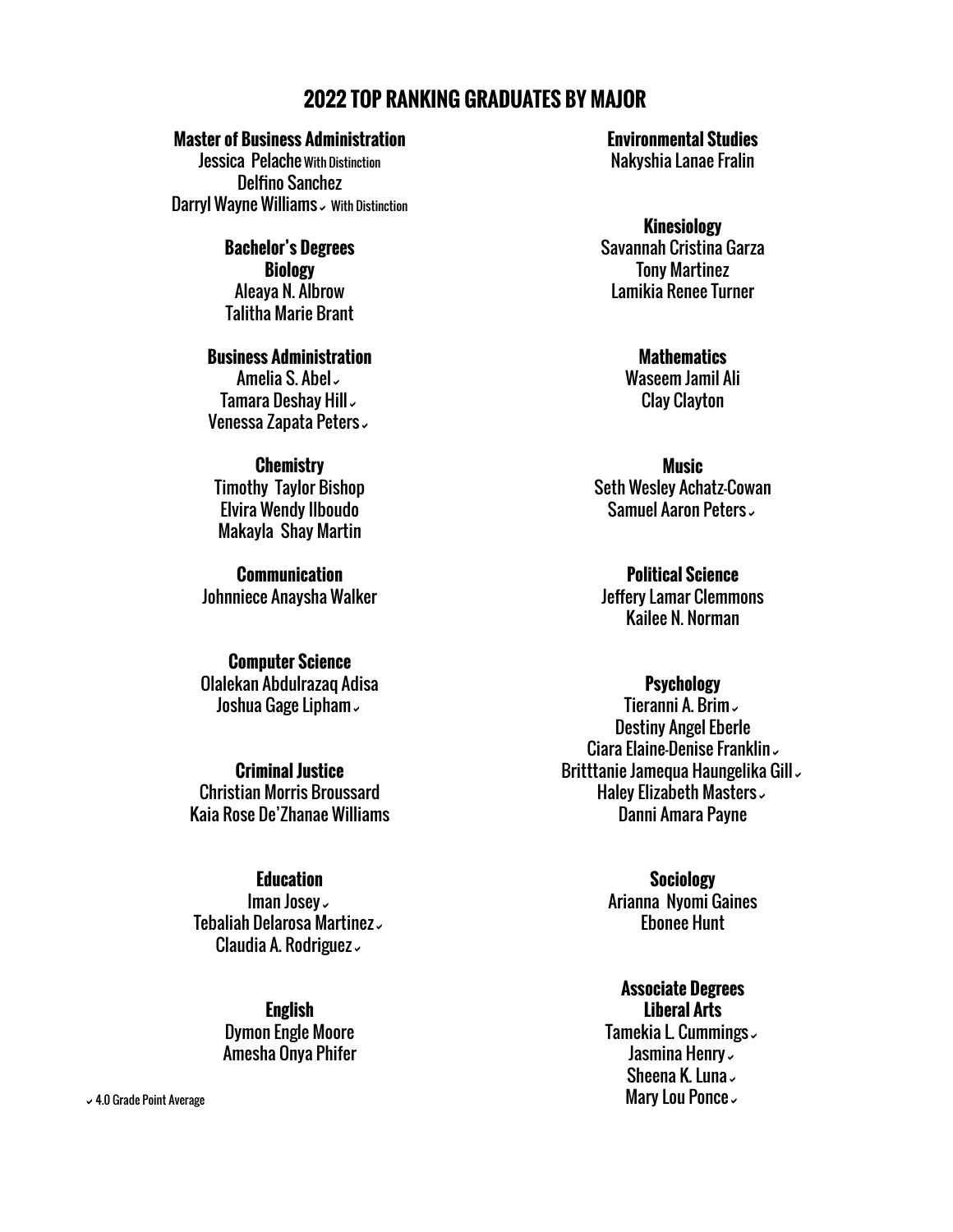#### **2022 DEAN'S LIST**

Amelia S. Abel Seth Wesley Achatz-Cowan Ebunoluwa B Adebesin Oluwaseun E Adediwura Bolanle Ramota Adisa Olalekan Abdulrazaq Adisa Mya Pearl Aguirre Giusepe Aguzzi Ebento Jojoe Akoi Aleaya N. Albrow Elizabeth Alejos Waseem Jamil Ali Jayla Allen Jordan Anderson-Cortez Ckyra Amari Anthony Adella Arias Joseph Bernard Armstrong, II Alexis Augustus Yuridia Avila Victoria Aviles Michael Ismail Bahar Assata ShakurSiwatu Bailey Sophia Gabriella Baltierra Christia Barefield Tishauna Barnes Brittny Bell Demontrey Bell Mary Benitez-Malagon Shawnda Birch Timothy Taylor Bishop Juan Bocanegra, Jr. Aidar Bodoshev Talitha Marie Brant Amber Brawley Holliecia Brent Leslie Brewster Anya Bright Tieranni A. Brim Christian Morris Broussard Ramona Brown Yazmine Brown Zavya Brown Erica Bunton Brittany Butler Adrianna Campos Benito Cantu Maria Guadalupe Cantu Kasshundra Carr Jonathan Carter Malik Chavez Kelise Monique Christopher-Paterson Gregory Clark Clay Clayton Jeffrey Lamar Clemmons Corin Clifton-Miller A'ja Michelle Cole Vanessa Copp Gustavo Crowder Tamara Culberson Tamekia Cummings Oluwapelumi M. Dada Salsabil Daghmi Donald Dallas Lesly Merary Davila Pamela Dealing Vince Delgado

Robert Anthony DeShannon, II Karla DeVooght Diana Diaz Demi Monet' Dickey McKenzie Lee Dimery Raegyn Amaya Dixon Vanessa Donnelly Angela Dowell Vacynuval Drake Destiny Angel Eberle LaTorie Erskin Laela Estus Bridgette Ferguson Bolivar B. Fortuna Rodriguez Nakyshia Lanae Fralin Ciara Elaine-Denise Franklin Glenda Gadlin Angela Garcia Tyler Scott Garcia Flor Garcia-Melendez Camiah Dashae Garvin Savannah Cristina Garza Goitom Tseggay Ghebrehiwot Brittanie Gill John Andrew Gilleland **Matthew Golden** Cristina Gorostieta Denisse Astrid Gracia Veronica Granados Gary Graves Katherine Gray Leticia Green Frederick Charles Guess, II Andrew Logan Guzman Javan Quion Hall LeAndrew Hamilton-Cofer Ashli Mone Hawkins Jasmina Henry Alyssa Hernandez Casey Hernandez Lydia Hernandez Turquoya Hernandez Thelma Herrera Dakia Hewing Stephany Hidrogo Tamara Deshay Hill Harry William Holland Kasani Demeik-Ja'Rae Horace Cattina Horn LaTasha Houston Nicole Huffman Dayvion Tariq Hunter Elvira Wendy Ilboudo Emanuela Marion Ilboudo Niesha Jenkins Cheryl Johnson Kristal Joiner Kiska Jones Iman Josey Helen July Ashley Kennard Mariah King Taylor Knight Oluwanifemi G. Kolawole Michael Jerone Lamerson James Limon

Darlicia Lincoln Joshua Gage Lipham Catherine Lizcano-Bedford Ebony Mona Lockett Qwaneisha Long Maria Paula Lopez Robin Johnson Luck Abigail L. Luna Brandon Madyun Donnique Manual Brian Martin Makayla Shay Martin Peggy Martin Tebaliah Delarosa Martinez Tony Martinez Haley Masters Sheamese Lea Masters Jasmine Mata Corey Matthews Jamere Janelle Mays Felicia McCray Rebecca McDaniel Nicholas W. McDermott LaCresha McGill Geovaron Antwoin McPhatter Gregory McQueen Brian Alexander Medina Jose A. Mendez Frankie Mendez Phoenix Caroline Leigh Michaelis Jacqueline Rose Millender Jacqueline Miller Raquel Miller Ashley Mobley Daniel Monroe Tomas Montanez Jennifer Montoya Lauryn Simone Moore Letesia Moreland Tracie Morgan Danielle Rae Morman Darnell Morris Dianna Morris Kortney Moss Roni Munoz Alyssa Abra Nelson Charlotte Nelson Charles Austin Nicholson Ashtien Nolan-Lowe Shanikka Nunn Yvonne O. Obukehwo Isaac Chinedum Okigweh Faith Okpara Domonic Emmanuel Olivas Ashley Oltman Nevaeh O'neal Adrey Ozbando Otto Dionne Paine Alexandra Parker LaQuisha Parker Serenity Kalei-Rose Parker Miguel Rodolfo Parra Danni Amara Payne Christian Perez Kaiya Symoine Perry Samuel Aaron Peters

Venessa Peters Christian C. Pinkley MaryLou Ponce Darrell Randolph Jeala Maresa Rice Sametria Desiree' Richardson Elizabeth Monic Ridley Eduardo Manuel Rios-Dominguez Danielle Renee Rivera Skylour Monik Rivers David John Rjasko Zechariah Robichaux Audrey Rodriguez Claudia A. Rodriguez Jimena Rodriguez Kayla Marie Rogers Grace Lauren Ross Samantha Ruiz-Gross Lilia Sanchez Marcus Pete Santillanes Camille Scott Charles R. Shead Jasmine Denise Shephard Gerald Shoetan JoAmber Sifuentes Yolanda Sloss Bre'auna Necole Smith Shante Smith Adrianna Smithwick Evelyn Snyder LaTanya Sotelo Tiburcio Soto Maximino Andres Talamantez Tyra Lenora Tanner Kimberlyn Thomas Breya Thompson Cydney Marie Tobin Aminah Savannah Toles <u>I</u>ugba Iopkara Zahria Simone Touchstone Mario Alberto Tovar Velasquez Angel Lacara Traylor Lamikia Renee Turner Pamela Tyree Joshua O. Umoru Isaura Urena Adesuwa Usoh Adam Andrew Vasquez Nicolas Viader Erika Walker Johnniece Anaysha Walker Vera-Mae Walker Madelyn Walker Patterson Nathan Bradford Wallace David Welch Mia S. Wells Kimberly Renee Whalon Brooke Wilkerson Kaia RoseDe'Zhanae Williams Kenzi J Williams Cori Willis Teah Liana Wilson Teneisha Wilson Horachael Wiltz Jasmine LeAnn Woods Aisha Renee Wooten Jaymee Marie Yelton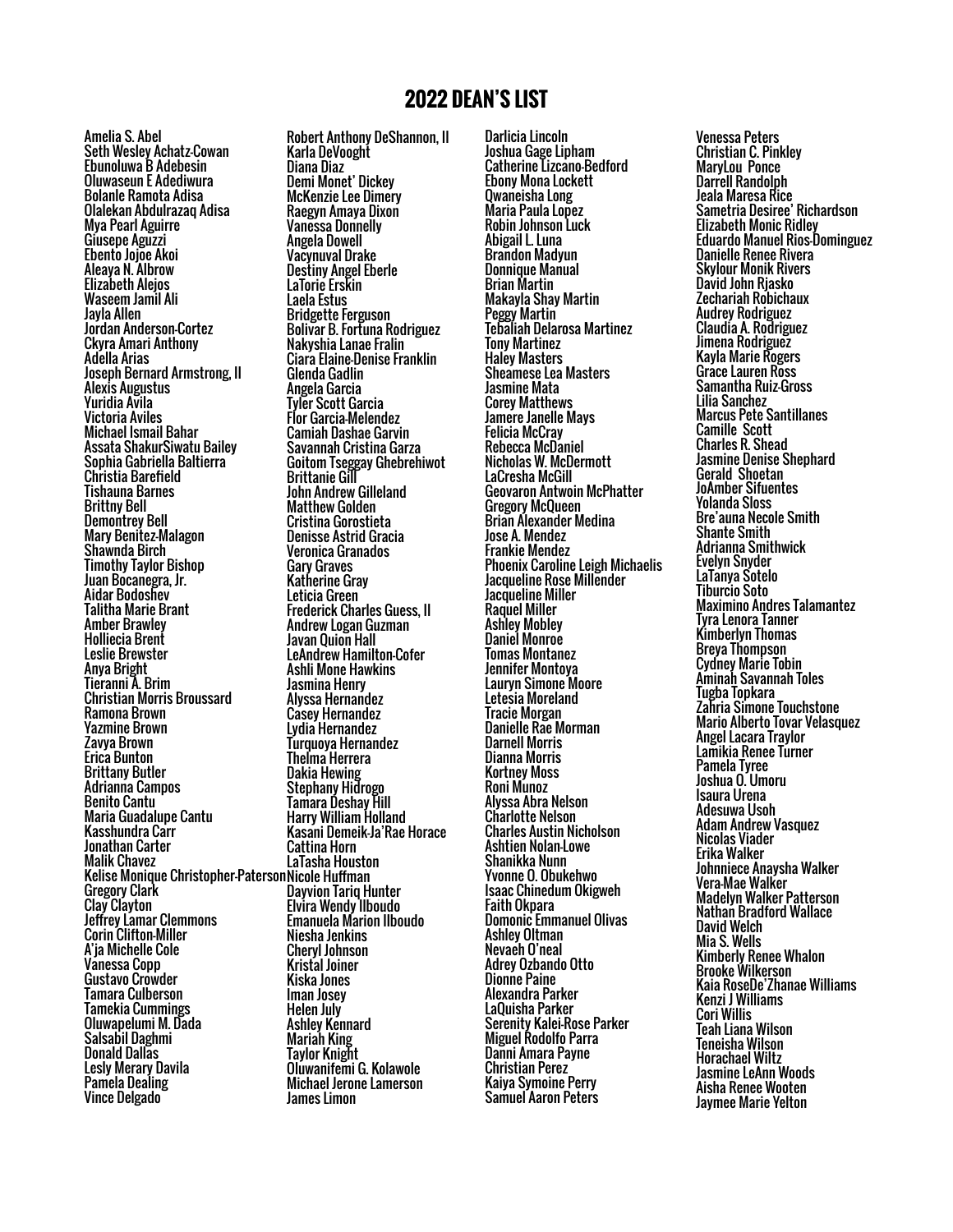#### **2022 HONOR ROLL**

Amelia S. Abel Seth Wesley Achatz-Cowan Ebunoluwa B. Adebesin Oluwaseun E. Adediwura Bolanle Ramota Adisa Olalekan Abdulrazaq Adisa Mya Pearl Aguirre Giusepe Aguzzi Ebento Jojoe Akoi Aleaya N. Albrow Elizabeth Alejos Waseem Jamil Ali Denstiny Nikole Allen Jayla Allen Anna-Alicia Amaro Jordan Anderson-Cortez Ckyra Amari Anthony D'Ivaon Lataisa Anthony Adella Arias Alexis Augustus Yuridia Avila Victoria Aviles Jordan Ayub Michael Ismail Bahar Assata ShakurSiwatu Bailey Sophia Gabriella Baltierra Christia Barefield Tishauna Barnes Brittney Bell Brittny Bell Demontrey Bell Mary Benitez-Malagon Theresa Bennett Shawnda Birch Faith Bishop Timothy Taylor Bishop Juan Bocanegra, Jr. Samantha Hannah Bodden Aidar Bodoshev Monica Bolanos Catherine Bonds Talitha Marie Brant Amber Brawley Juanita Breedlove Holliecia Brent Tamisha Brewer Leslie Brewster Anya Bright Tieranni A. Brim Christian Morris Broussard Ramona Brown Yazmine Brown Zavya Brown

Za'Kara Imunique Bryson Erica Bunton Rashad Jamal Burris Brittany Butler Adrianna Campos Jeyner Eliu CanacaLara Benito Cantu Maria Guadalupe Cantu Krisavion Trevellion Carpenter Kasshundra Carr Jonathan Carter Malik Chavez Kelise Monique Christopher-Paterson Stephanie Gatica Gregory Clark Trinity Mykel Clay Clay Clayton Jeffrey Lamar Clemmons Drew Clemons Corin Clifton-Miller A'ja Michelle Cole Vanessa Copp Gustavo Crowder Schuronda Cruel Tamara Culberson Tamekia Cummings Oluwapelumi M. Dada Salsabil Daghmi Donald Dallas Lesly Merary Davila Makayla Denisse Davis Pamela Dealing Vince Delgado Tristan Jehmil Demby Robert Anthony DeShannon, II Carl DeShay Karla DeVooght Diana Diaz Demi Monet' Dickey McKenzie Lee Dimery Raegyn Amaya Dixon Vanessa Donnelly Angela Dowell Marleah Drake Vacynuval Drake Cara Evonne Duncan Rev-Lon Duronslet Destiny Angel Eberle Ashanti Amore Ellis LaTorie Erskin Jonathan Idongesit Essien Laela Estus Kennedy Troi Fears Bridgette Ferguson

Jarod Cinque Flowers Rodriguez Nakyshia Lanae Fralin Lurenny FrancoBriceno Ciara Elaine-Denise Franklin Timothy Levail Howard Arianna Nyomi Gaines Angela Garcia Tyler Scott Garcia Flor Garcia-Melendez Camiah Dashae Garvin Savannah Cristina Garza Goitom Tseggay **Ghebrehiwot** Brittanie Gill John Andrew Gilleland Matthew Golden Itzel Gonzalez Cristina Gorostieta Denisse Astrid Gracia Veronica Granados Gary Graves Katherine Gray Antoinette Green Leticia Green Mariah Alexis Greer Mariah Guadian Frederick Charles Guess, II Andrew Logan Guzman Esly Guzman-Mendoza Javan Quion Hall Karhon Cinque Tavion Hall LeAndrew Hamilton-Cofer Tay Harding April Harrison Kennedy Kiasi Hartman Ashli Mone Hawkins Jaden Lacy Haynes Talyce Nicole Hays Shelby Mone't Henderson Felisha J. Henry Jasmina Henry Alyssa Hernandez Casey Hernandez Lydia Hernandez Turquoya Hernandez Sergio Hernandez Herrera Thelma Herrera Dakia Hewing Stephany Hidrogo Tamara Deshay Hill Aundrea Deanna Hodges

Bolivar Bienvenido Fortuna Kasani Demeik-Ja'Rae Horace Harry William Holland Cattina Horn LaTasha Houston Willow Houston Trevor Howard Nicole Huffman Ebonee Hunt Dayvion Tariq Hunter Elvira Wendy Ilboudo Emanuela Marion Ilboudo Zachary Lloyd Jackson Derrick Deandre Jackson, Jr. Niesha Jenkins Cheryl Johnson Jerquarius Johnson Kadijah Johnson Kristal Joiner Kierra Lashay Jones Kiska Jones Kiaya Deshae Jordan Iman Josey Helen July Ashley Kennard Mariah King Taylor Knight Oluwanifemi G. Kolawole Michael Jerone Lamerson R'mani Raheed Leavell James Limon Darlicia Lincoln Xavier Rashaud Linton Joshua Gage Lipham Catherine Lizcano-Bedford Ebony Mona Lockett Surrender Carolyn Lockridge Qwaneisha Long Maria Paula Lopez Robin Johnson Luck Abigail L. Luna Christopher Jacob Luna Anna Marie MacFarlane Brandon Madyun Donnique Manual Jeremy Marchand Brian Martin Makayla Shay Martin Peggy Martin Amy Martinez Tebaliah Delarosa Martinez Tony Martinez Haley Masters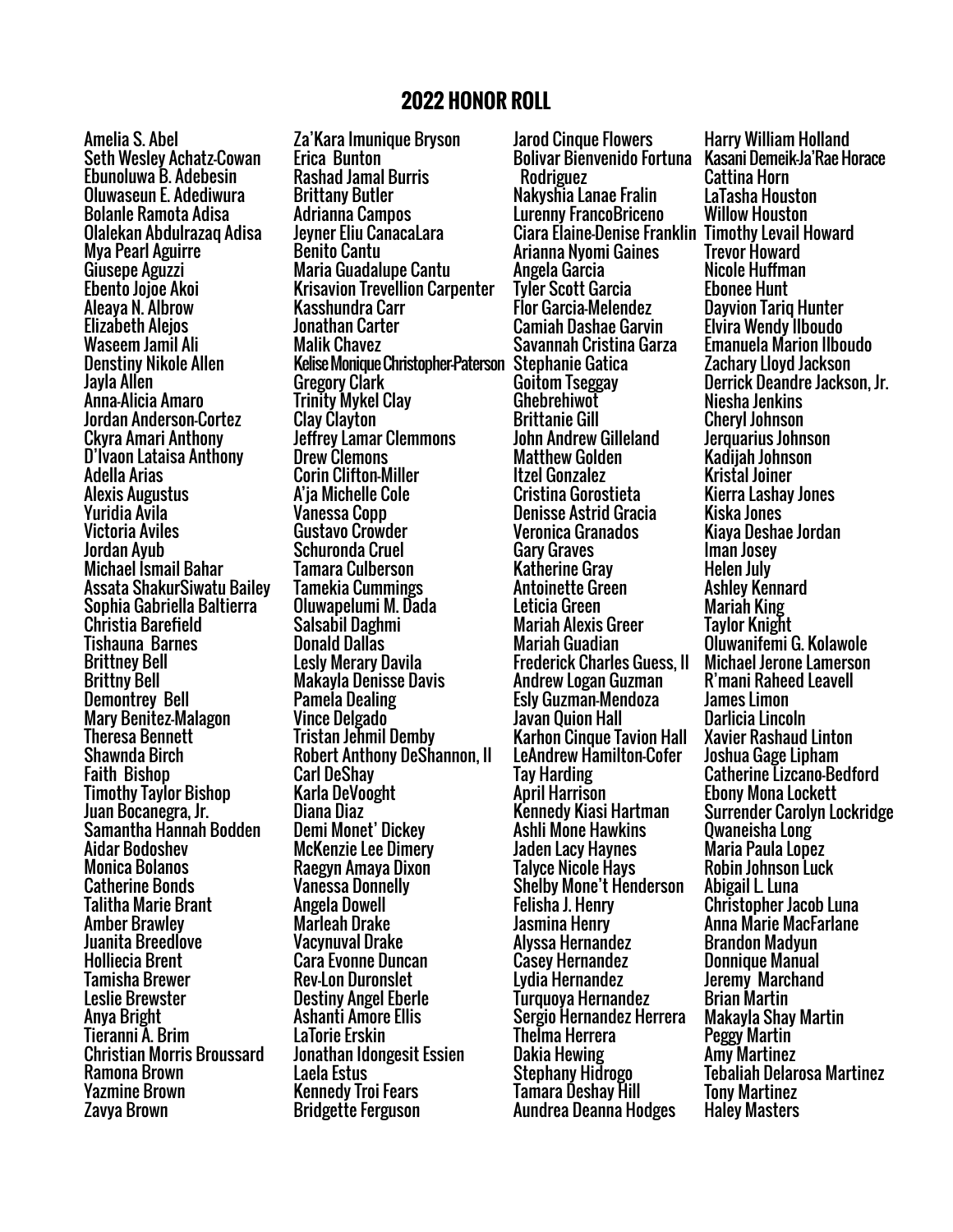## **2022 HONOR ROLL (CONTINUED)**

Sheamese Lea Masters Jasmine Mata Iman Y. Matan Corey Matthews Jayla Lesha Matthews Jhordian S. Maxwell Jamere Janelle Mays Felicia McCray Rebecca McDaniel Nicholas W. McDermott LaCresha McGill Geovaron Antwoin McPhatter Miguel Rodolfo Parra Gregory McQueen Lisa Medina Seve Lee Medrano Jose A. Mendez Christina Mendez Frankie Mendez Diana MichaelSonko Phoenix Caroline Leigh Michaelis Samuel Aaron Peters Jacqueline Rose Millender Jacqueline Miller Marisa Miller Raquel Miller Ashley Mobley Daniel Monroe Damian Peter Montague Tomas Montanez Jennifer Montoya Dymon Engle Moore Lauryn Simone Moore Justin M. Mora Letesia Moreland Tracie Morgan Danielle Rae Morman Darnell Morris Dianna Morris Kortney Moss Emilio Munoz Roni Munoz Alexus Knecole Nash Mikayla Lynette NedJames Alyssa Abra Nelson Charlotte Nelson De'Ja Bri'on Nelson Lisa Nelson Charles Austin Nicholson Amya Renee Noil Ashtien Nolan-Lowe Kailee N. Norman Ulises Alejandro Nunez Shanikka Nunn Yvonne O. Obukehwo Isaac Chinedum Okigweh

Faith Okpara Domonic Emmanuel Olivas Ashley Oltman Nevaeh O'neal Adrey Ozbando Otto Chukwunyerem Otuonye Damien Ovalle Dionne Paine Alexandra Parker LaQuisha Parker Serenity Kalei-Rose Parker Danni Amara Payne Melany Pena Jude Alexander Pereida Alicia Aaliyah Perez Christian Perez Annalee Perez-Chaumont Kaiya Symoine Perry Venessa Peters Amesha Onya Phifer Christian C. Pinkley Krystle Pinkston-Sanford Daizja Marcya Plummer MaryLou Ponce Kayla Marie Rabara Darrell Randolph Victoria Nicole Ratcliff James Reed, Jr. Jeala Maresa Rice Sametria Desiree' Richardson Lakeisha Ridgell Duran Ridge-Mouton Elizabeth Monic Ridley Delia Rios Eduardo Manuel Rios-Dominguez Francisco Antonio Vazquez Danielle Renee Rivera Skylour Monik Rivers David John Rjasko Merdarius Roberts Zechariah Robichaux Sharon Robinson Audrey Rodriguez Claudia A. Rodriguez Jimena Rodriguez Melissa Rodriguez Kayla Marie Rogers Grace Lauren Ross Abigail Jolynn Rubio Samantha Ruiz-Gross Ilvania Salomon Lilia Sanchez

Ilana Natasha-Jae Sanford Marcus Pete Santillanes Camille Scott Lucinda Seals Charles R. Shead Jasmine Denise Shephard Gerald Shoetan Zyria Renee Short JoAmber Sifuentes Dylan Anthony Sinegal Yolanda Sloss Bre'auna Necole Smith Shante Smith Adrianna Smithwick Evelyn Snyder LaTanya Sotelo Tiburcio Soto Maximino Andres Talamantez Tyra Lenora Tanner Crystal Ashley Taylor Destoni Madiarre Taylor Kimberlyn Thomas Breya Thompson Taphawah Thompson Cameron J. Tobar Cydney Marie Tobin Aminah Savannah Toles Tugba Topkara Zahria Simone Touchstone Angel Lacara Traylor Lamikia Renee Turner Pamela Tyree Joshua O. Umoru Isaura Urena Adesuwa Usoh Hilda Valadez Adam Andrew Vasquez Nicolas Viader Valeria Villarreal Erika Walker Johnniece Anaysha Walker Vera-Mae Walker Madelyn Walker Patterson Nathan Bradford Wallace David Welch Mia S. Wells Kimberly Renee Whalon Kennedy Marie White Tyler Rasean Whitfield Gail Whitley Aaron Alexander Whittaker Angela Michelle Wilder Brooke Wilkerson

Traci Shawn Wilkerson Alexiana S. Williams Cashele Money Williams Kaia RoseDe'Zhanae Williams Ronnie Williams Cori Willis Jackie Wilson Teah Liana Wilson Teneisha Wilson Horachael Wiltz Jasmine LeAnn Woods Aisha Renee Wooten Jaymee Marie Yelton DeAnna Youman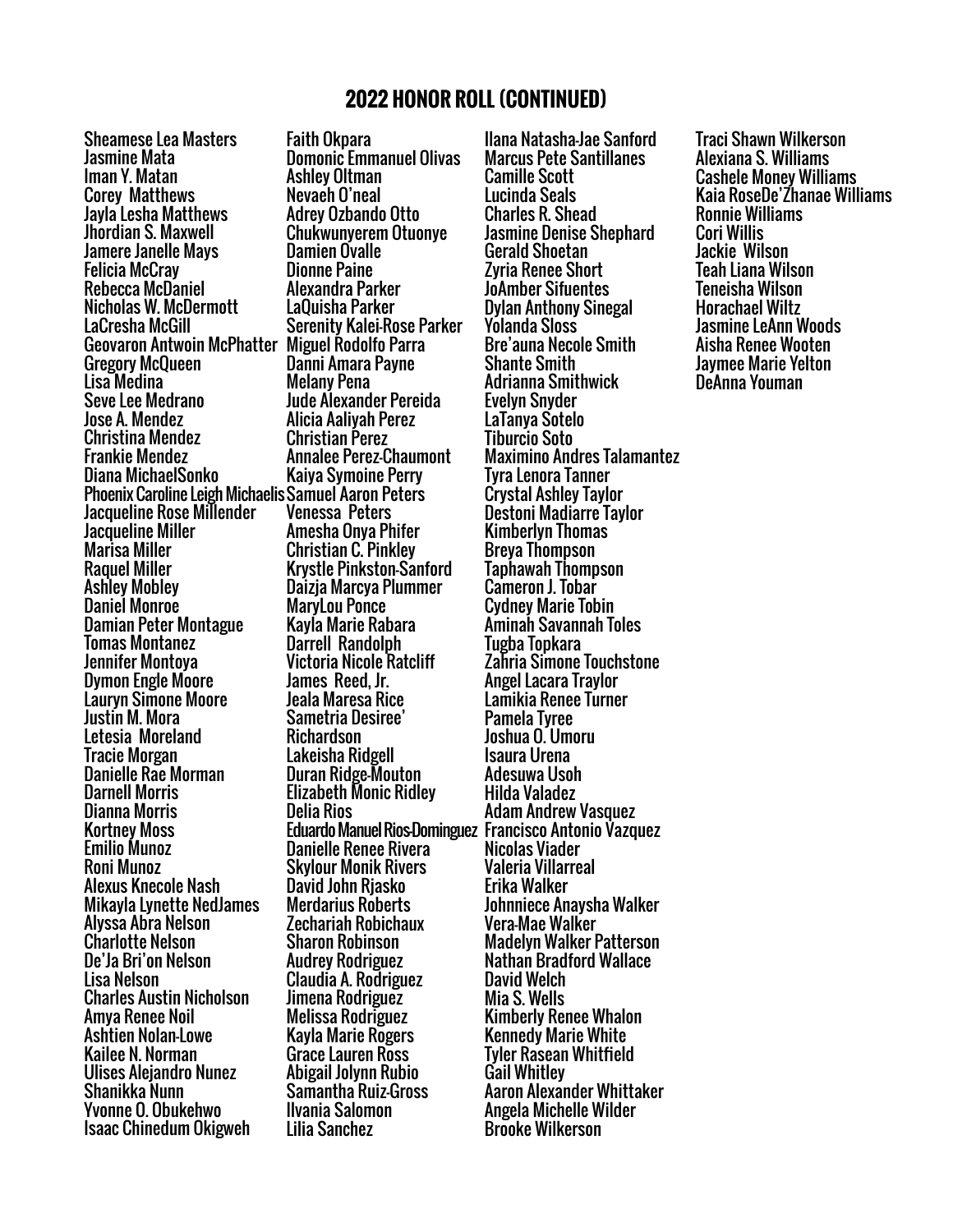#### **A+ Federal Credit Union** Jasmine LeAnn Woods

**A La Carte Menu Board** Tristan Jehmil Demby

#### **Americorps National Service** Kayla Marie Rabara

**Black Schools Unity Project, Inc.** Nicholas W. McDermott

#### **Dede McGuire Foundation** Jasmine Denise Shephard

**East Houston Civic Club, Inc.** Nicholas W. McDermott

#### **Eddleman-McFarland Fund** Bre'auna Necole Smith

#### **Folds of Honor (Tulsa Community Foundation)** Tyra Lenora Tanner

#### **GEER Emergency Student Aid** Juanita Breedlove Jeyner Eliu Canaca Lara Karhon Cinque Tavion Hall

#### **Housing Authority of Central Austin** Teah Liana Wilson

#### **Huston-Tillotson University Admission Award**

Cara Evonne Duncan Jose A. Mendez Phoenix Caroline Leigh Michaelis Kaiya Symoine Perry Angel Lacara Traylor Mia S. Wells Kennedy Marie White Jaymee Marie Yelton

#### **Apple African-American Male Initiative**

Michael Jerone Lamerson Xavier Rashaud Linton Nicholas W. McDermott Devin Rashaud Pineda Jaylen Lee Spence Nathan Bradford Wallace

**Apple Diversity and Inclusion** Tay Harding Teah Liana Wilson

#### **College of Arts and Science (CAS)** Tristan Jehmil Demby Denisse Astrid Gracia Tony Martinez Chukwunyerem Otuonye Alicia Aaliyah Perez

#### **Men's Intercollegiate Athletics**

Giusepe Aguzzi Waseem Jamil Ali Ulises Alejandro Nunez Damien Ovalle Merdarius Roberts Dylan Anthony Sinegal Nicolas Viader Jackie Wilson

#### **Music – Performance Grant Choir** Talyce Nicole Hays

Sametria Desiree' Richardson

#### **Music – Performance Grant Ensemble**

Seth Wesley Achatz-Cowan Zachary Lloyd Jackson Damian Peter Montague Samuel Aaron Peters Tyler Rasean Whitfield

### **RAM Pact**

Jordan Anderson-Cortez Tristan Jehmil Demby Karhon Cinque Tavion Hall Kasani Demeik Ja'Rae Horace Elvira Wendy Ilboudo Aaron Alexander Whittaker Angela Michelle Wilder

#### **School of Business and Technology (SBT)**

Alyssa Abra Nelson

### **The United Methodist Church**

**General Board of Higher Education & Ministry (GBHEM)**

**Dr. and Mrs. Davage Scholarship** De'Ja Bri'on Nelson Skylour Monik Rivers

#### **Black College Fund** Bolanle Ramota Adisa Olalekan Abdulrazaq Adisa Juanita Breedlove

#### **Knowles**

Demontrey Bell Timothy Taylor Bishop Clay Clayton Jarod Cinque Flowers Surrender Carolyn Lockridge Tony Martinez Jasmine Mata Jhordian S. Maxwell Seve Lee Medrano Alyssa Abra Nelson Kailee N. Norman Domonic Emmanuel Olivas Amesha Onya Phifer Skylour Monik Rivers Dylan Anthony Sinegal Nicolas Viader Aaron Alexander Whittaker

#### **W.E.B. DuBois Honors Scholars**

Amelia S. Abel Ebunoluwa B. Adebesin Oluwaseun E. Adediwura Bolanle Ramota Adisa Olalekan Abdulrazaq Adisa Jordan Anderson-Cortez Ckyra Amari Anthony D'Ivaon Lataisa Anthony Victoria Aviles Talitha Marie Brant Tieranni A. Brim Krisavion Trevellion Carpenter Kelise Monique Christopher-Paterson Clay Clayton Oluwapelumi M. Dada Nakyshia Lanae Fralin

\*This list represents scholarship recipients who meet the academic honors grade point average requirement of 3.0 or higher; it does not represent nor is it intended to reflect all scholarships available at Huston-Tillotson University.

## **2022 HONOR SCHOLARSHIPS\***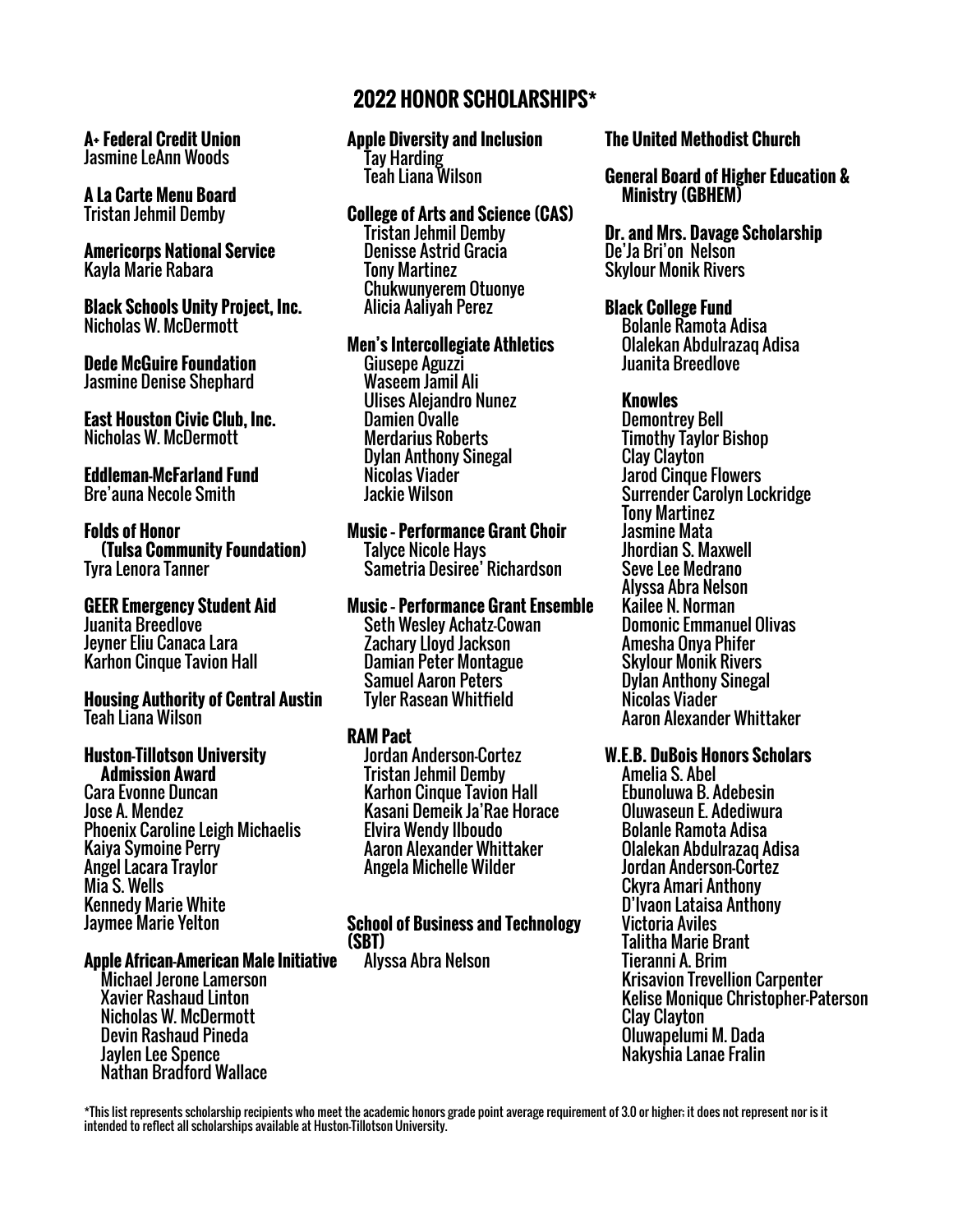## **2022 HONOR SCHOLARSHIPS\* (CONTINUED)**

#### **W.E.B. DuBois Honors Scholars (Continued)**

Mariah Alexis Greer Frederick Charles Guess, II Ashli Mone Hawkins Kasani Demeik Ja'Rae Horace Dayvion Tariq Hunter Emanuela Marion Ilboudo Derrick Deandre Jackson, Jr Kiaya Deshae Jordan Oluwanifemi G. Kolawole Maria Paula Lopez Sheamese Lea Masters Yvonne O. Obukehwo Kaiya Symoine Perry Jeala Maresa Rice Bre'auna Necole Smith Zahria Simone Touchstone Joshua O. Umoru Alexiana Williams Kaia Rose De'Zhanae Williams Jaymee Marie Yelton

#### **Women's Intercollegiate Athletics**

Mya Pearl Aguirre Assata Shakur Siwatu Bailey Samantha Hannah Bodden Za'Kara Imunique Bryson Lesly Merary Davila Tristan Jehmil Demby Demi Monet' Dickey McKenzie Lee Dimery Marleah Drake Savannah Cristina Garza Abigail L. Luna Makayla Shay Martin Alyssa Abra Nelson Amya Renee Noil Victoria Nicole Ratcliff Elizabeth Monic Ridley Kayla Marie Rogers Grace Lauren Ross Abigail Jolynn Rubio Ilana Natasha-Jae Sanford Tyra Lenora Tanner Kennedy Marie White

#### **ICUT**

**UPS** Juanita Breedlove Jeyner Eliu Canaca Lara

**Kashmere Former Athletes Association** Nicholas W. McDermott

**Momentum Education Scholarship** Nicholas W. McDermott

#### **PACE** Kennedy Marie White

**Protestant Episcopal Church** Talyce Nicole Hays

**Ralph Wilson Scholarship Fund, Inc.** Christopher Jacob Luna

**Southwest Independent School District** Zechariah Robichaux

#### **St. David's Foundation**

Assata Shakur Siwatu Bailey Lesly Merary Davila Destiny Angel Eberle Gabriela Garcia Frederick Charles Guess, II Ashli Mone Hawkins Elvira Wendy Ilboudo Emanuela Marion Ilboudo Kiaya Deshae Jordan Maria Paula Lopez Iman Y. Matan Serenity Kalei-Rose Parker Kaiya Symoine Perry Elizabeth Monic Ridley Mia S. Wells Kennedy Marie White Kaylin Michelle Williams Jaymee Marie Yelton

**St. Paul's Scholarship Foundation** Cara Evonne Duncan Jasmine Denise Shephard

**Toyota Environmental Studies** Nakyshia Lanae Fralin

#### **United Church of Christ**

**Avery Arthington Foundation** Bolanle Ramota Adisa Olalekan Abdulrazaq Adisa

#### **Daniel Hand**

Bolanle Ramota Adisa Todd Matthew Clayton Oluwapelumi M. Dada Cara Evonne Duncan Arianna Nyomi Gaines Elvira Wendy Ilboudo Oluwanifemi G. Kolawole Nicholas W. McDermott Ulises Alejandro Nunez Yvonne O. Obukehwo Kaiya Symoine Perry Victoria Nicole Ratcliff Joshua O. Umoru Adam Andrew Vasquez Johnniece Anaysha Walker Nathan Bradford Wallace Kennedy Marie White Jaymee Marie Yelton

## **UNCF**

**General**  Ebento Jojoe Akoi

**Bank of America** Surrender Carolyn Lockridge

**Block Grant** Angela Michelle Wilder

#### **Budweiser**

Natalie Johnson Demontrey Bell

#### **CESA**

Kelise Monique Christopher-Paterson Javan Quion Hall

**Coca Cola** Savannah Cristina Garza

**Crown Castle Opportunity Program** Demontrey Bell

**Danaher General Scholarship** Timothy Taylor Bishop Aundrea Deanna Hodges

#### **Enterprise Holdings**

Todd Matthew Clayton Danielle Rae Morman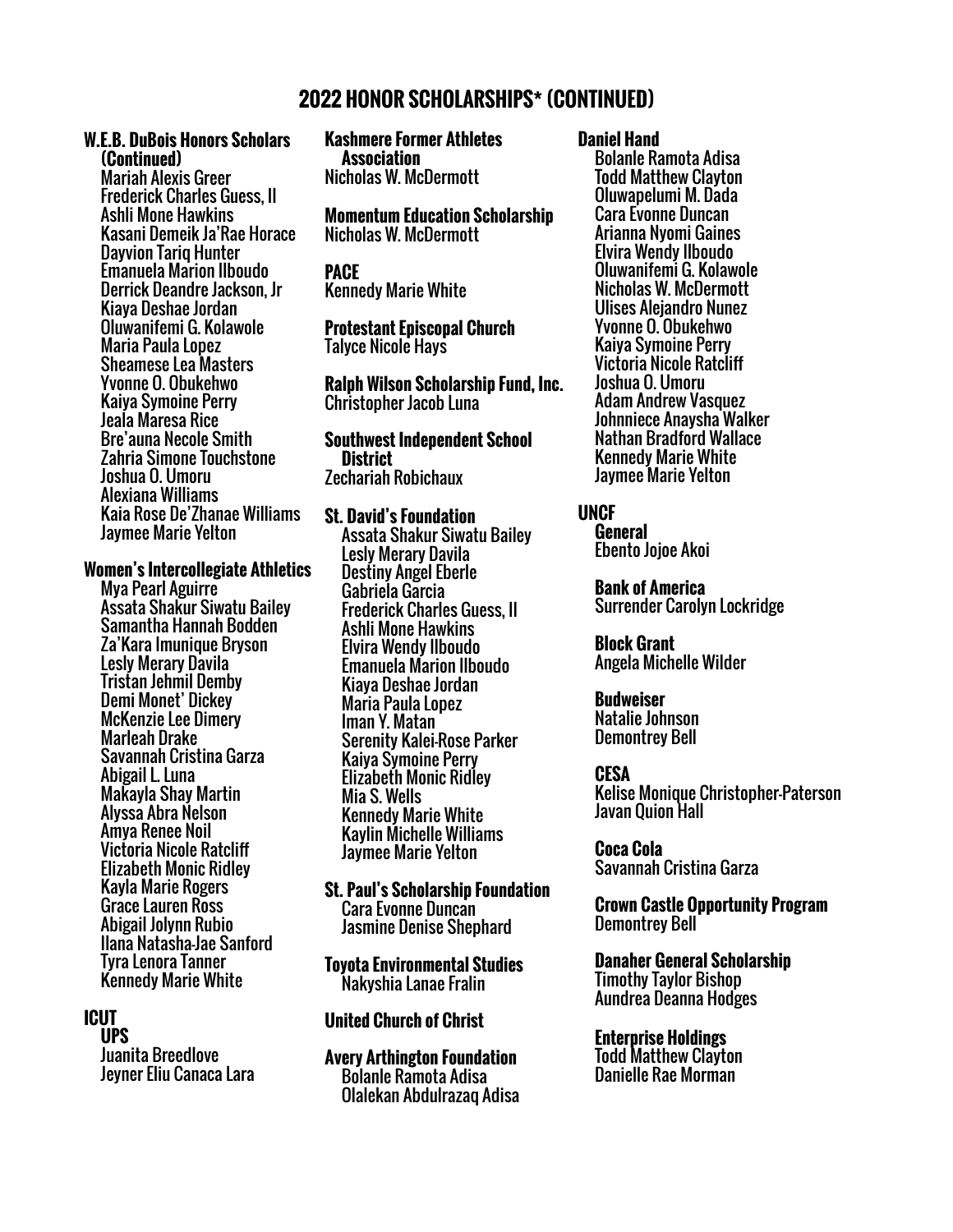## **2022 HONOR SCHOLARSHIPS\* (CONTINUED)**

#### **UNCF (Continued)**

#### **Foot Locker**

Samantha Hannah Bodden Jude Alexander Pereida Zechariah Robichaux

**Karsch Kipp HBCU Success** Aleaya N. Albrow

**Metlife Foundation Scholarship Fund** Demontrey Bell

#### **Panda Cares**

Rashad Jamal Burris Savannah Cristina Garza Aundrea Deanna Hodges Kasani Demeik Ja'Rae Horace

**Ray Charles Endowed** Kasani Demeik Ja'Rae Horace

#### **Quillin-Hastings**

Faith Bishop Juanita Breedlove Makayla Denisse Davis Cara Evonne Duncan Ashanti Amore Ellis Savannah Cristina Garza Jaden Lacy Haynes Aundrea Deanna Hodges Kasani Demeik Ja'Rae Horace Jhordian S. Maxwell Issac Chinedum Okigweh Damien Ovalle Serenity Kalei-Rose Parker Samuel Aaron Peters Amesha Onya Phifer Sametria Desiree' Richardson Ilana Natasha-Jae Sanford Tyra Lenora Tanner Brooke Wilkerson Jackie Wilson

**Wyeth-Aryst Endowed** Nathan Bradford Wallace

**W.E.E. Worthington Scholarship Fund** Nicholas W. McDermott

## **GREEK-LETTER ORGANIZATIONS WITH THE HIGHEST GRADE POINT AVERAGE**

Delta Sigma Theta Sorority, Incorporated, Alpha Kappa Chapter

Honor students may pick up certificates today in the Davage-Durden Student Union.

\*This list represents scholarship recipients who meet the academic honors grade point average requirement of 3.0 or higher; it does not represent nor is it intended to reflect all scholarships available at Huston-Tillotson University.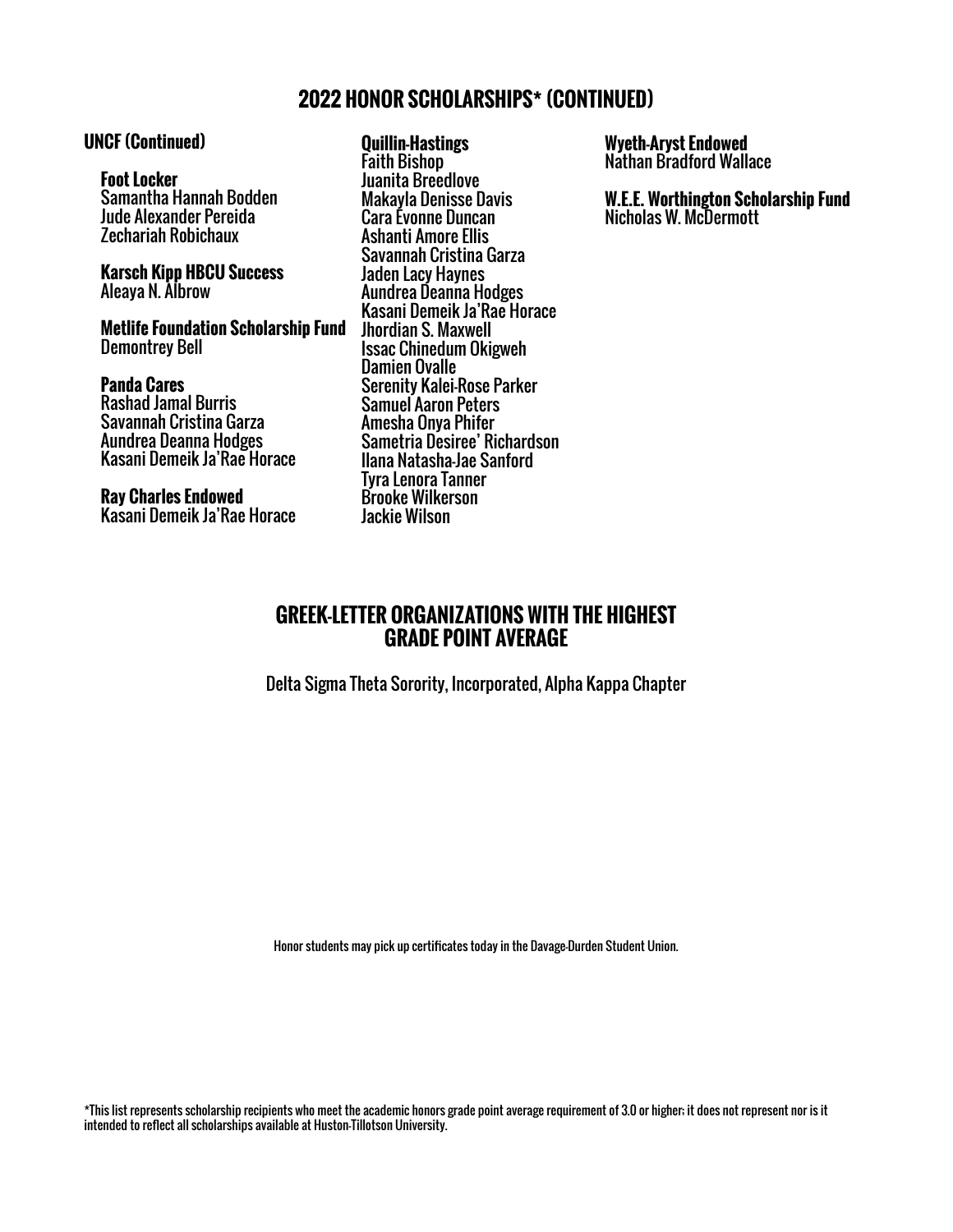## **HONOR SOCIETIES**

#### **Alpha Phi Sigma**

**(Pi Gamma Omicron) (Criminal Justice)** Robert DeShannon Kaia Williams **Advisor Lorraine Samuels, Ph.D.**

#### **Delta Mu Delta (Business)**

Amelia S. Abel Elizabeth Alejos Jordan Anderson-Cortez Demontrey Bell Amber Brawley Brittany Butler Vanessa Donnelly Leticia Green Stephany Hidrogo Tamara D. Hill Cattina Horn Kiska Jones Brian Martin Alyssa A. Nelson Shanikka Nunn Venessa Peters Pamela Reed Zahria S. Touchstone **Advisor Rohan Thompson, Ph.D.**

#### **Golden Key International (General)**

Ebunoluwa E. Adebesin Danielle Aiello Aleaya N. Albrow Britton Andrews Charles Arnold Samantha Bodden Ramona Brown Shemeka Campbell John Chacon Brittney Daniel Maia Davenport Keisha Debnam Mayra Delgado-Briones Lillianna Francis Ciara Franklin Arquetta Gentry

#### **Golden Key International (Continued)**

Shaneen Harvey Stephanie Johnson Ebony Jones Sonya Lathon Ojuwa Lewis Destiny Lewis Maria Longoria Marc Mascorro Corey Matthews Tytiana Matthews Raquel Miller Shawn Neely-Otts Charlotte Nelson Leslie Oglesby Tamia Quarles Pamela Reed Veronica Rivera Michelle Roman Cydni Smith Julia Sorrells Daronica Strange Eva Thomas Tashala Thompkins Shameca Thompson Cydney Tobin Victoria Tran Johnniece Walker Jasmine Williams Shareek Willis **Advisor Shawanda Stewart, M.A.**

#### **Kappa Delta Pi (Education)**

Cristina Corostieta Lauryn Moore Skylour Rivers Jasmine Woods **Advisor Jesse Rivers J.D., Ed.D.**

#### **Pi Gamma Mu (Social Sciences)** Ramona Brown Ashanti Ellis Nicole Huffman Pamela Reed Kenisha Wicks **Advisor Michael Hirsch, Ph.D.**

#### **Psi Chi (Psychology)** Destiny Eberle Ciara Franklin Amya Noil Kayla Rabara **Advisor**

#### **Debra L. Murphy, Ph.D.**

#### **Sigma Tau Delta**

 **(Eta Tau) (English)** Juanita S. Breedlove Robert A. De Shannon, II Raquel J. Miller Dymon E. Moore Charlotte De' Lisa Nelson Madelyn Selina Walker Patterson Amesha O. Phifer Pamela R. Reed Lamikia R. Turner **Advisor Julie Hudson, Ph.D.**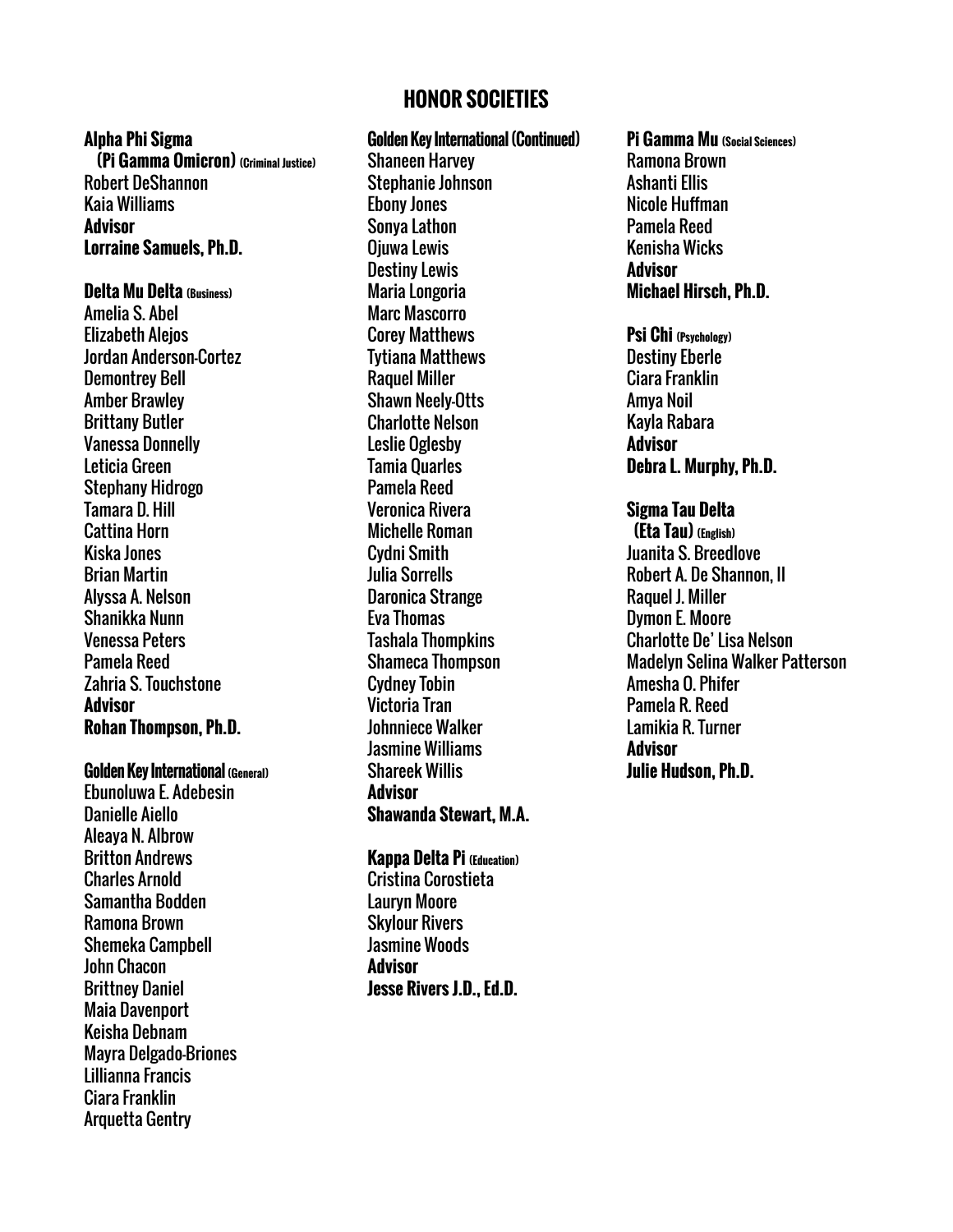## **DEVRY ANDERSON, M.D., MBA, CHCQM, FACHE, CPE**



DeVry Anderson serves as the St. David's South Austin Medical Center Chief Medical Officer. He provides organization wide leadership for all hospital functions in one of the largest health systems in Texas. Responsibilities include providing management for a 355-bed inpatient acute care hospital, offering a range of complex specialties and sub-specialties, including a nationally accredited oncology program with the area's only adult bone marrow transplant program; a trauma program that includes all of the capabilities and programmatic elements of a Level II trauma center, three intensive care units, a comprehensive cardiac program; full-service maternity and newborn care with Level I and two nurseries.

Dr. Anderson earned degrees from Harvard T.H. Chan School of Public Health Healthcare Leadership Program, Boston, Massachusetts, focusing on management systems specific to health care; Norwich University, Northfield, Vermont, where is received the Master of Business Administration degree;

Thomas Jefferson University Hospitals, Philadelphia, Pennsylvania, where he acquired the Doctor of Medicine with the MDMedicine/Surgery credentials; United States Military Academy at West Point, West Point, New York, with a bachelor's degree in chemistry and engineering; and the United States Army Command and General Staff College, Fort Levenworth, Kansas, to earn the Master of Science degree in organizational leadership.

While serving at Carl R. Darnall Army Medical Center, Fort Hood, Texas, he advanced from Department Chair Operational Medicine to Vice President/Deputy Commander Health Readiness to Executive Vice President/Deputy Commander Medical Services. Currently Anderson is also an Adjunct Professor of Medicine, Texas A&M Health Science Center College of Medicine, Texas A&M University, College Station, Texas; and Adjunct Professor of Medicine, F. Edward Hébert School of Medicine, Uniformed Services University of Uniformed Services University of the Health Sciences; Bethesda, Maryland. He is an American College of Healthcare Executives Fellow with the prestigious FACHE® credentials by this international professional society of 40,000 healthcare executives who lead hospitals, healthcare systems and other healthcare organizations.

In addition to his career accomplishments, Dr. Anderson is a Texas Hospital Association council member; serves on the Huston-Tillotson University Board of Trustees; is a member of the Austin Black Physicians Association, Incorporation; assist the University of Texas Division of Diversity and Community Engagement; is a member of the Grand Boulé of the Sigma Pi Phi Fraternity and Omega Psi Phi Fraternity, Incorporated; and is an ordained minister who leads the men's ministry at Austin's Greater Mount Zion Baptist Church.

Dr. Anderson's licenses include American Board of Quality Assurance and Utilization Review Physicians® (ABQAURP); The American Board of Family Medicine; American College of Healthcare Executives; American Academy of Disability Evaluating Physicians (AADEP); and has a Six Sigma Black Belt Certification.

Dr. Anderson has published works with Military Leadership, Physician Leadership, Urgent Care Association of America (UCAOA); Academy of Orthopaedics; and the Society of Military Orthopaedic Surgeons.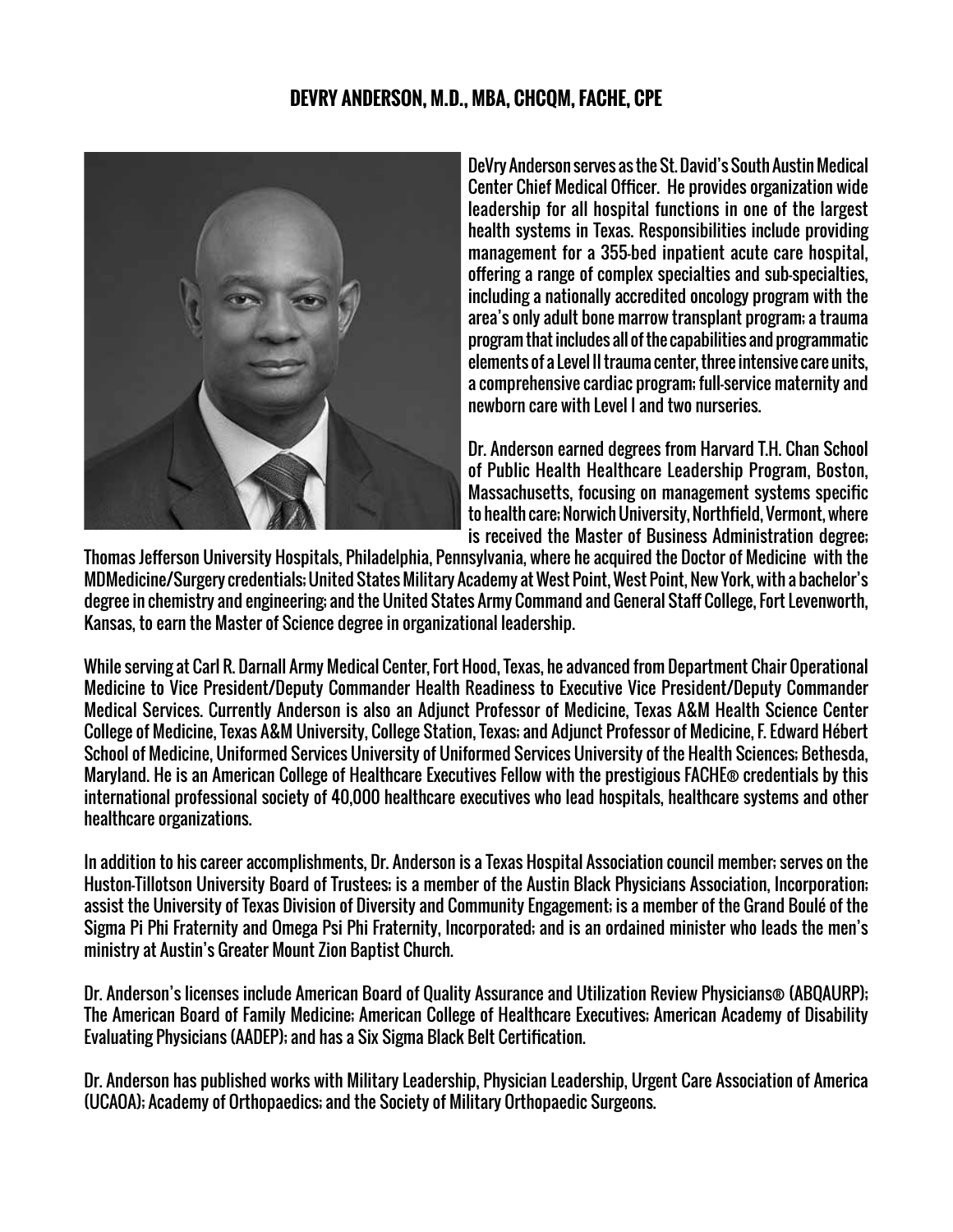## **HONORS CONVOCATION PROGRAM**

Archibald Vanderpuye, Ph.D., Presiding Provost and Vice President for Academic Affairs

|                                            | <b>Professor of Music</b>                                                                                                                                                                                                                                                                                                                                                                                                                                                                                             |
|--------------------------------------------|-----------------------------------------------------------------------------------------------------------------------------------------------------------------------------------------------------------------------------------------------------------------------------------------------------------------------------------------------------------------------------------------------------------------------------------------------------------------------------------------------------------------------|
|                                            |                                                                                                                                                                                                                                                                                                                                                                                                                                                                                                                       |
| <b>Platform Party • Faculty • Honorees</b> | <b>Burnaman</b>                                                                                                                                                                                                                                                                                                                                                                                                                                                                                                       |
|                                            | <b>Graduating Senior</b>                                                                                                                                                                                                                                                                                                                                                                                                                                                                                              |
|                                            | <b>Graduating Senior</b>                                                                                                                                                                                                                                                                                                                                                                                                                                                                                              |
|                                            |                                                                                                                                                                                                                                                                                                                                                                                                                                                                                                                       |
|                                            | Conductor, Gloria H. Quinlan, D.M.A.; Piano, Burnaman                                                                                                                                                                                                                                                                                                                                                                                                                                                                 |
|                                            | <b>Graduating Senior</b>                                                                                                                                                                                                                                                                                                                                                                                                                                                                                              |
|                                            | <b>Huston-Tillotson University Board of Trustees</b>                                                                                                                                                                                                                                                                                                                                                                                                                                                                  |
|                                            | De'Juana Shaw, '25, Soloist                                                                                                                                                                                                                                                                                                                                                                                                                                                                                           |
|                                            | Dean, College of Arts and Sciences, Michael Hirsch, Ph.D.<br>Dean, School of Business and Technology, Rohan Thompson, D.B.A.<br>Dean, School of Business and Technology, Rohan Thompson, D.B.A.<br>Dean's List, Honor Roll, Honor Societies<br><b>Scholarship Honorees and Others</b><br><b>Recognition of the Hatton Sumners Foundation Scholars</b><br>Recognition of W.E.B. DuBois Honors Scholars<br>Greek-Letter Organization with the Highest Grade Point Average<br><b>Recognition of Top Ranking Students</b> |
|                                            |                                                                                                                                                                                                                                                                                                                                                                                                                                                                                                                       |
|                                            |                                                                                                                                                                                                                                                                                                                                                                                                                                                                                                                       |
|                                            | <b>Graduating Senior</b>                                                                                                                                                                                                                                                                                                                                                                                                                                                                                              |
|                                            | <b>Burnaman</b>                                                                                                                                                                                                                                                                                                                                                                                                                                                                                                       |